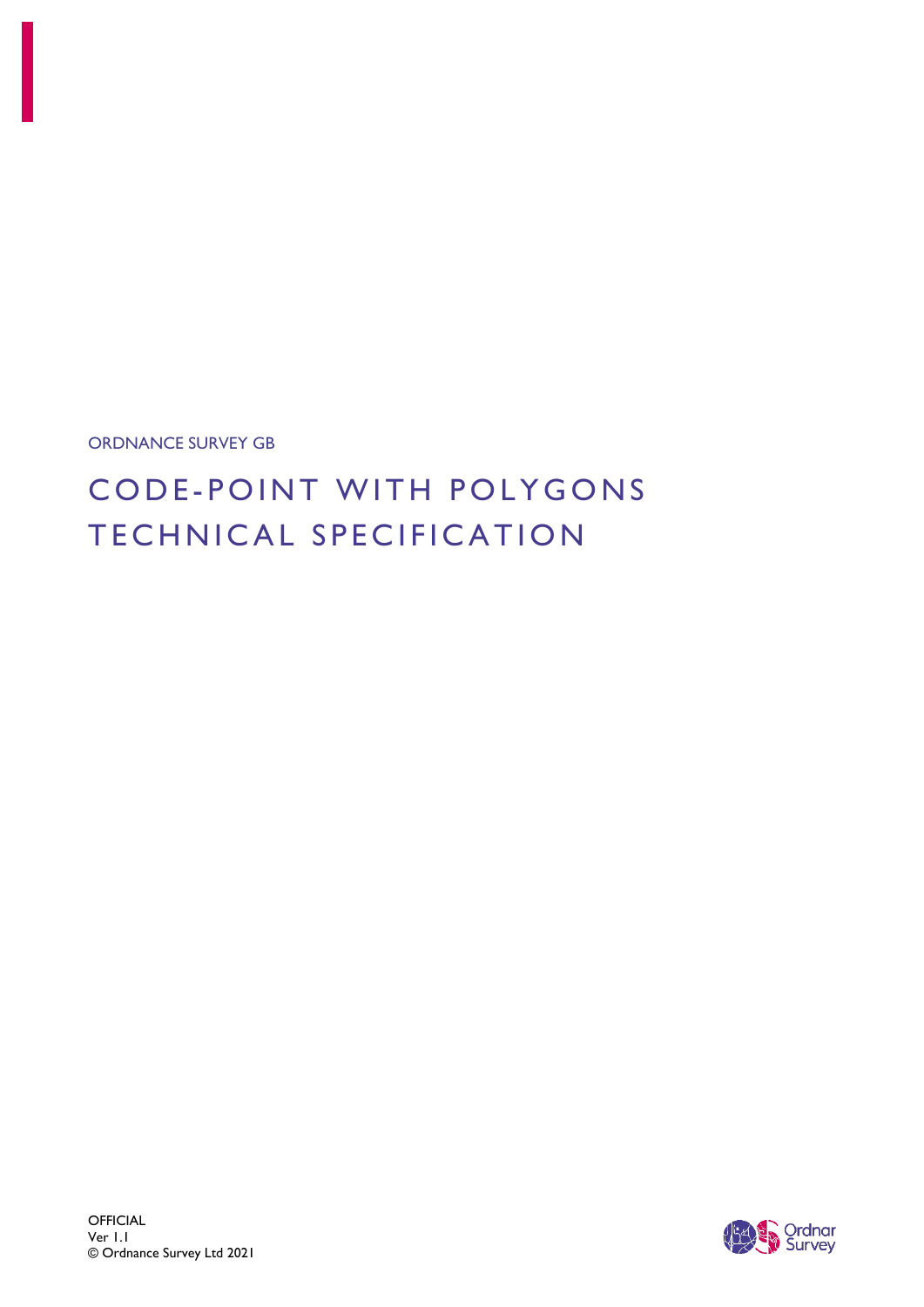#### **Version history**

| <b>Version Date</b> |         | <b>Description</b> |
|---------------------|---------|--------------------|
|                     | 10/2021 | New Supply Format. |

#### **Purpose of this document**

This document provides information about and insight into the Code-Point with Polygons product and its potential applications. For information on the contents and structure of Code-Point with Polygons, please refer to the Overview and Getting Started Guide.

The terms and conditions on which Code-Point with Polygons is made available to you and your organisation are contained in that Ordnance Survey customer contract. Please ensure your organisation has signed a valid current customer contract to be able to use Code-Point with Polygons.

We may change the information in this document at any time, giving you the notice period set out in your contract. We do not accept responsibility for the content of any third-party websites referenced or accessed in or through this document.

This document has been screened according to Ordnance Survey's Equality Scheme. If you have difficulty reading this information in its current format and would like to find out how to access it in a different format (braille, large print, computer disk or in another language), please contact us on: +44 (0)3456 05 05 05.

#### **Copyright in this document**

© Ordnance Survey Limited 2021. This document (including for the avoidance of doubt, any mapping images reproduced within it) is protected by copyright and apart from the rights expressly granted within this document to use the content, all rights are reserved. Any part of this document may be copied for use internally in your organisation or business so that you can use Code-Point with Polygons under the terms of your licence (but not otherwise).

No part of this document may be reproduced or transmitted in any form or by any means (including electronically) for commercial exploitation, onward sale or as free promotional material without getting the written consent of Ordnance Survey beforehand.

#### **Trademarks**

Ordnance Survey, OS, the OS Logos and Code-Point are registered trademarks, and Code-Point with Polygons is a trademark of Ordnance Survey, Britain's mapping agency.

PAF, PO Box and Royal Mail are registered trademarks of Royal Mail Group Ltd.

#### **Contact details**

[OS website 'Contact us' page](https://www.ordnancesurvey.co.uk/contact-us) [\(https://www.ordnancesurvey.co.uk/contact-us\)](https://www.ordnancesurvey.co.uk/contact-us).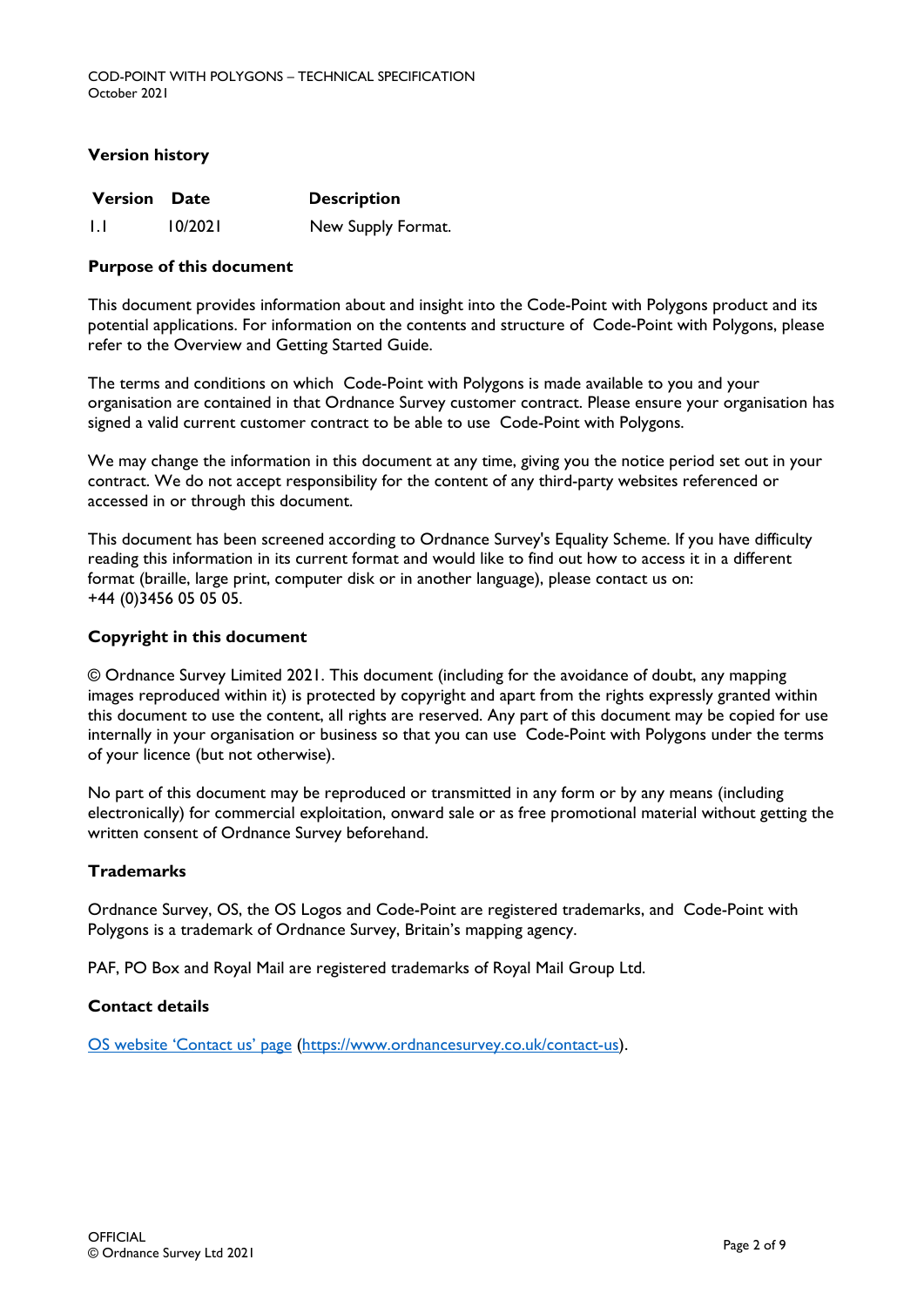# **Contents**

| $\mathbf{I}$ . |  |
|----------------|--|
| $  \cdot  $    |  |
| 1.1.1          |  |
|                |  |
| 1.2            |  |
|                |  |
|                |  |
|                |  |
|                |  |
| 1.3            |  |
| 2.             |  |
|                |  |
| 2.1            |  |
| 2.2            |  |
| 2.3            |  |
| 2.3.1          |  |
|                |  |
|                |  |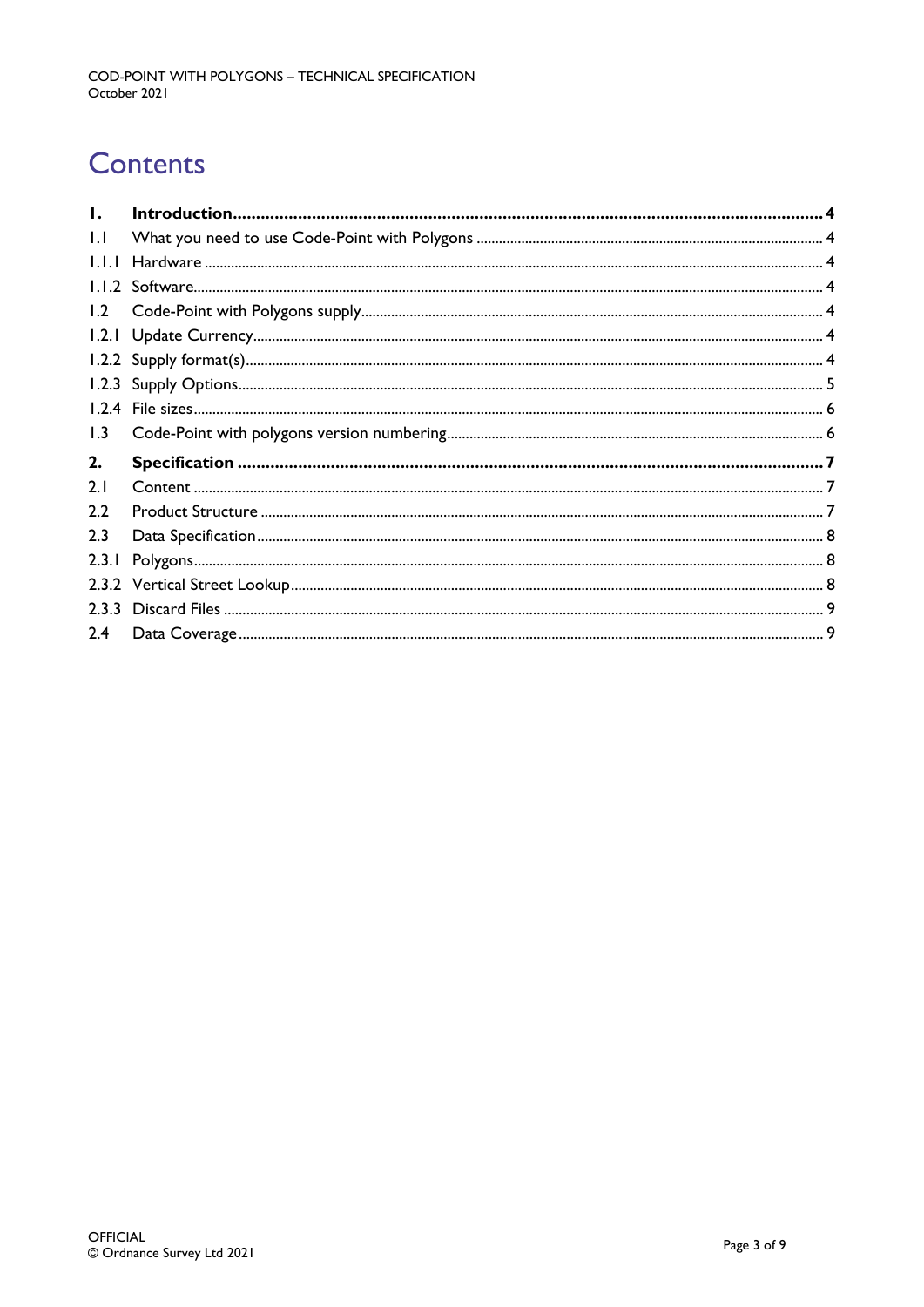## <span id="page-3-0"></span>1. Introduction

This is the specification referred to in the Framework Direct Licence, Specific Use Framework Partner Licence or other customer contract.

This technical specification provides detailed technical information that is designed to help you fully understand the data structure of Code-Point with polygons.

## <span id="page-3-1"></span>1.1 What you need to use Code-Point with Polygons

#### <span id="page-3-2"></span>1.1.1 Hardware

Code-Point with Polygons is a data product and does not include software for analysis, but can be used with a variety of programs. Code-Point with Polygons can be loaded onto any desktop PC. Consult your geographical information system (GIS) vendor to establish actual system requirements.

#### <span id="page-3-3"></span>1.1.2 Software

Most proprietary GIS packages will suffice, for example, MapInfo, ESRI or QGIS products.

### <span id="page-3-4"></span>1.2 Code-Point with Polygons supply

The polygon data coverage is Great Britain, the associated Code-Point coverage is for United Kingdom, as it includes Northern Ireland postcodes.

#### <span id="page-3-5"></span>1.2.1 Update Currency

Updates will normally be quarterly in January, April, July, and October and are a complete resupply of the national dataset.

#### <span id="page-3-6"></span>1.2.2 Supply format(s)

Code-Point with Polygons is available in the following formats, the preferred choice of which will be influenced by the software used:

#### **ESRI Interchange format Shapefile**

ESRI Shapefile is a simple, non-topological format for storing the geometric location and attribute information of geographic features. A Shapefile is one of the spatial data formats that can be utilised in ArcGIS.

The Shapefile format defines the geometry and attributes of geographically-referenced features in as many as six files with specific file extensions that should be stored in the same project workspace.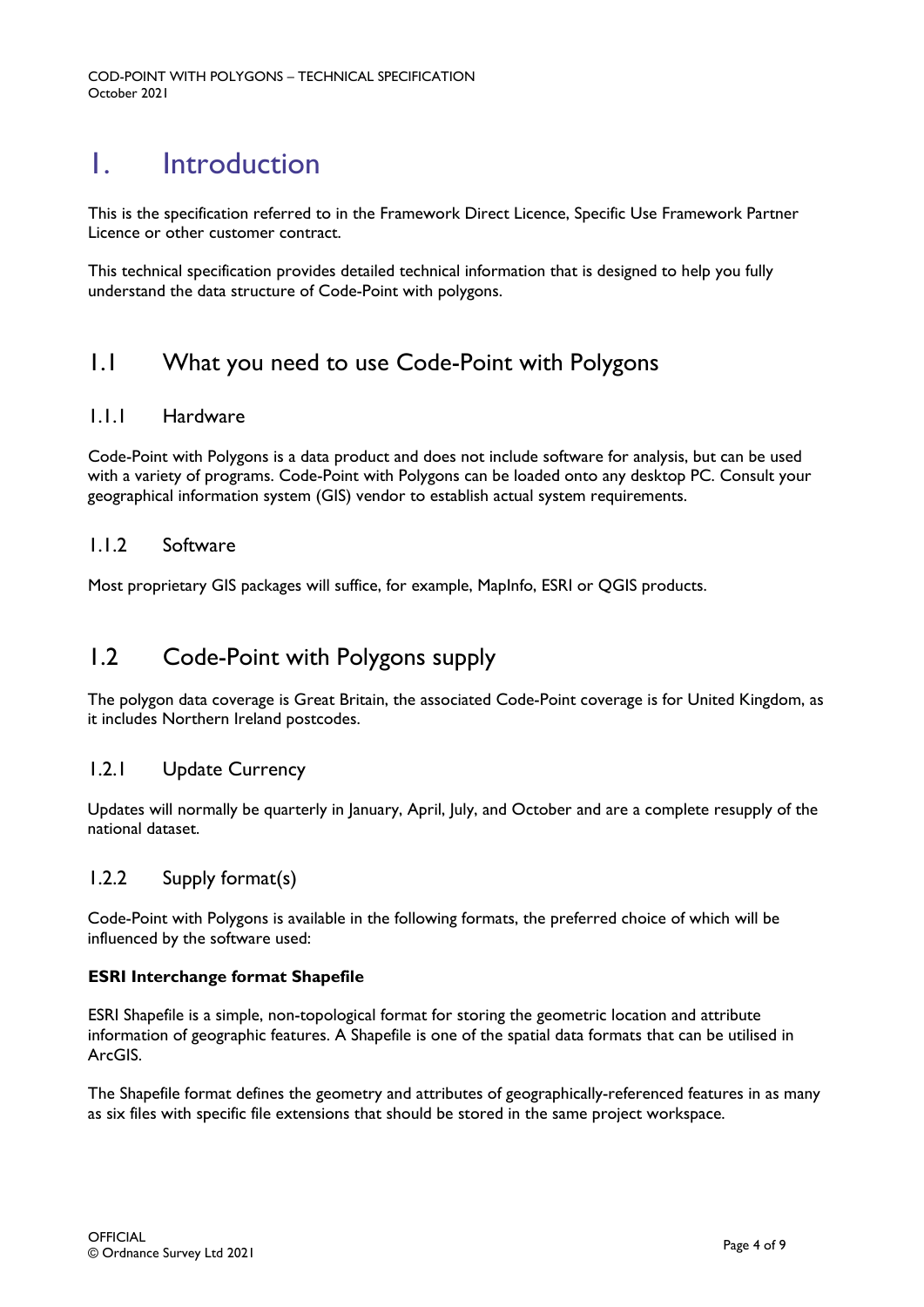They are:

- .shp the file that stores the feature geometry.
- **.shx** the file that stores the index of the feature geometry.
- **.dbf** the dBASE file that stores the attribute information of features.
- **.prj** the projection file that provides the information on the coordinate reference system.
- When a Shapefile is added as a theme to a view, this file is displayed as a feature table.
- **.sbn** and **.sbx** the files that store the spatial index of the features.

These two files will only exist if you perform theme on theme selection, spatial joins, or create an index on a theme's SHAPE field.

*NOTE: The shapefile has two attributes (FID and SHAPE) that are virtual columns created by ArcGIS when accessing the table contents but are not visible in the attribute table. The FID column uniquely identifies each object stored in the table. The SHAPE column provides information about the feature geometry.*

#### **MapInfo Interchange format MID/MIF**

The transfer format is as defined by the MapInfo Professional User's Guide: MIF Export. MapInfo Interchange Format (MIF) is an ASCII file format that can fully describe a MapInfo database. Both graphic and tabular data are exported into MIF files. The graphic data is in a file with a .mif extension, and the tabular data is in a file with a .mid extension.

#### **MapInfo Table file format TAB**

TAB files (MapInfo tables) are the native format of MapInfo. They consist of a number of files with extensions such as .DAT, .ID, .MAP and .TAB; all of these files need to be present and kept together for the table to work.

#### **Vector Tile format MBTiles**

Code-Point with Polygons is supplied as a national vector tiles set in a single MBTiles file (combined from individual PBF tiles). This is a lightweight set of tiles that are efficient to render in supported software, provide high-resolution data and give a seamless experience when zooming in and out. The data is supplied in British National Grid.

#### <span id="page-4-0"></span>1.2.3 Supply Options

Code-Point with polygons is supplied via the following options:

- Shape, MID/MIF and TAB formats are available either on CD-ROM, or downloaded via the data hub.
- Vector tiles only available through download via the data hub.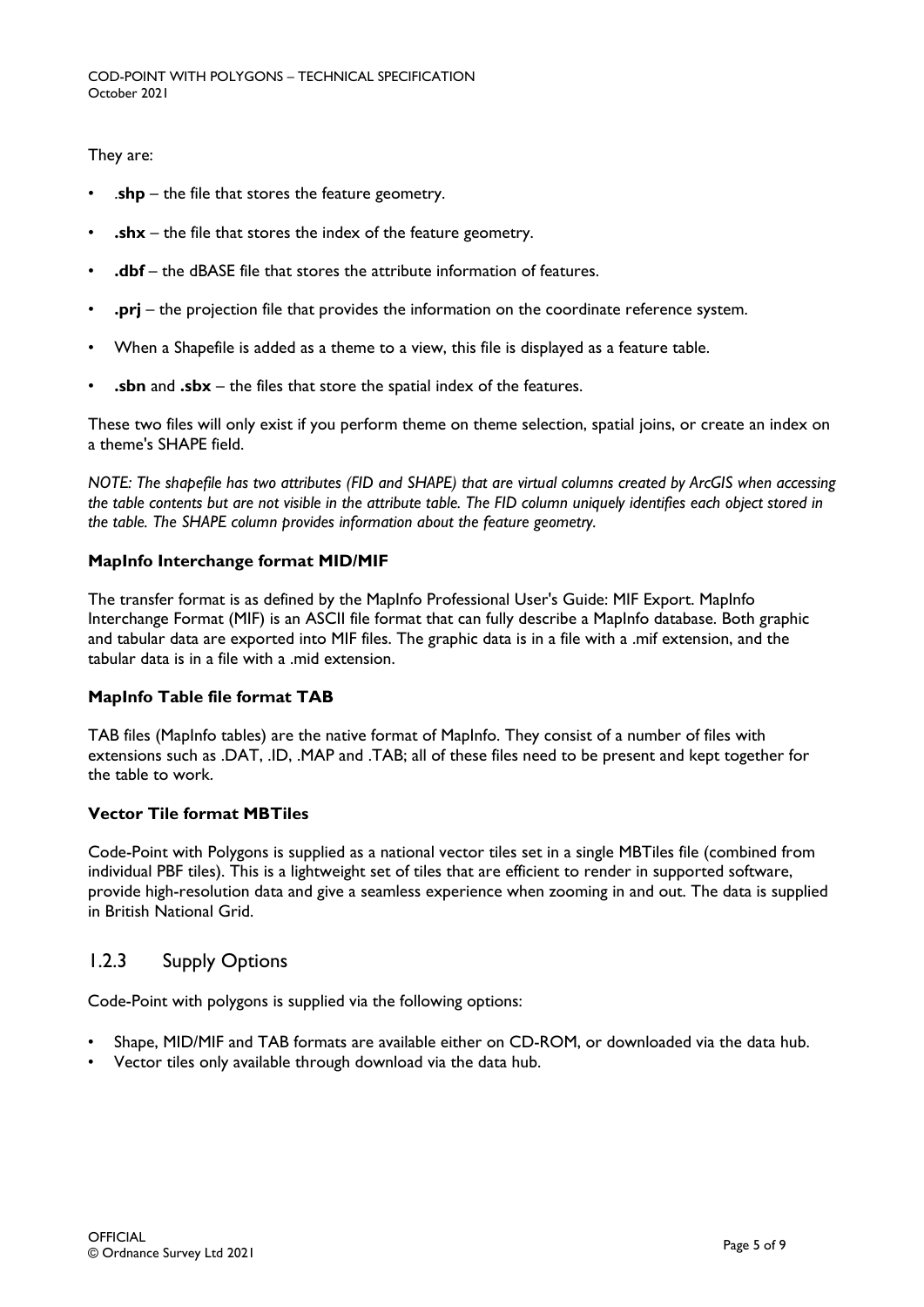#### <span id="page-5-0"></span>1.2.4 File sizes

File sizes for Great Britain are approximately:

- Shape: 605 Mb
- Tab: 524 Mb
- MID/MIF: 564 Mb
- MBTiles: 434 Mb

## <span id="page-5-1"></span>1.3 Code-Point with polygons version numbering

Each edition of Code-Point with Polygons will have a version number showing the release month for the year (for example, 4) followed by the release year (for example, 2021).

The version for each quarterly release will be in this format:

- April 2021
- July 2021
- October 2021
- January 2022

The Code-Point data packaged alongside the postcode polygon data will be the data from the most recent Code-Point product release. Typically, this is the Code-Point release from two months prior. For example, the October 2021 release of Code-Point with Polygons will be supplied alongside the August 2021 release of Code-Point.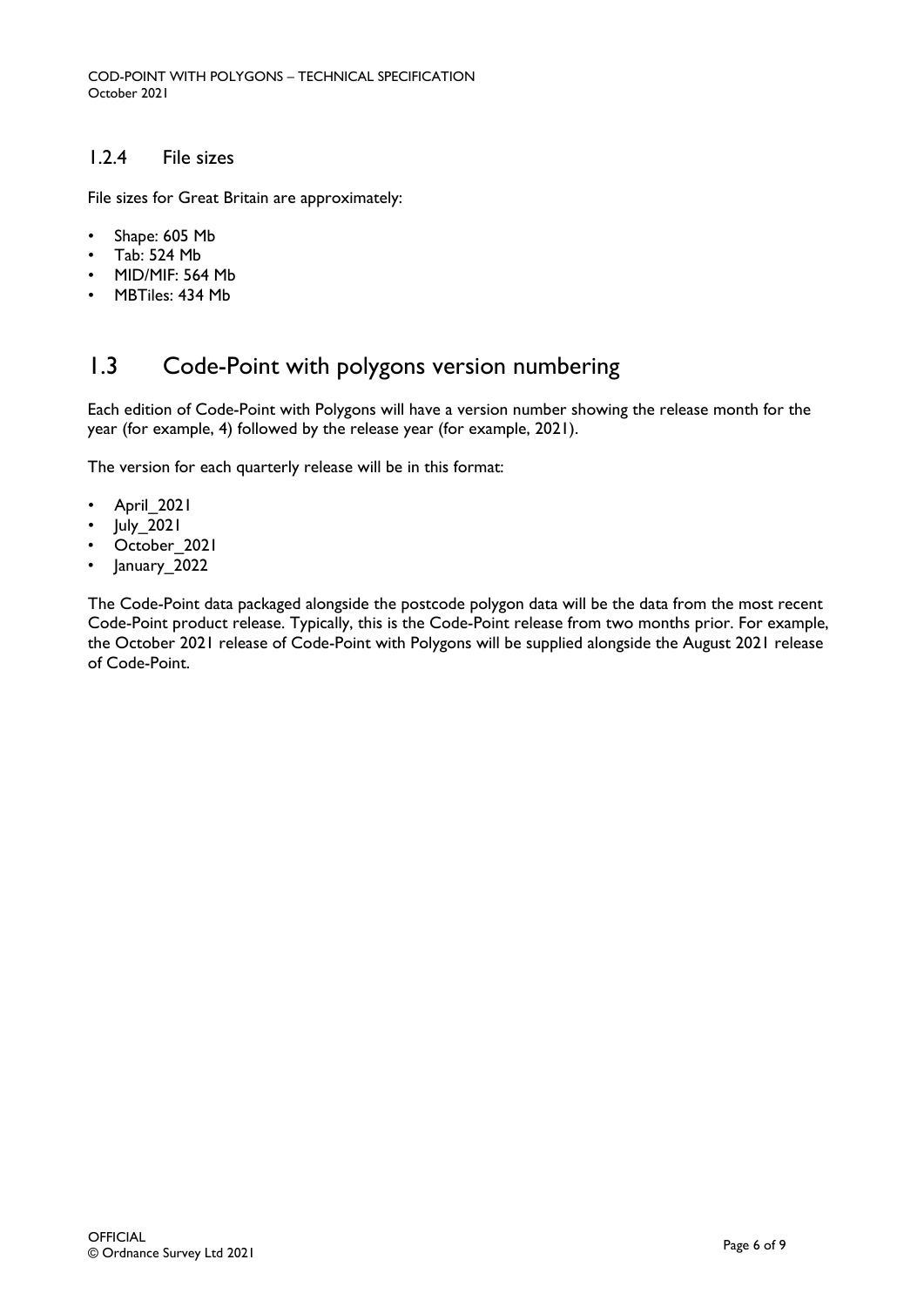## <span id="page-6-0"></span>2. Specification

## <span id="page-6-1"></span>2.1 Content

Code-Point with Polygons contains:

- The **OS Code-Point** product which contains georeferenced postcode unit data, alongside associated metadata such as address counts and quality indicators. Also provided are the health and administrative area codes related to each postcode. The coverage of the Code-Point data is the whole of the United Kingdom and it is provided in both CSV format and NTF (National Transfer Format).
- Also provided, in association with the Code-Point data, is a text file that provides the full text equivalents of the administrative area codes, and another that provides the numbers of postcode units in each postcode area.
- Postcode unit polygons depicting notional boundaries around each postcode unit in Great Britain. This data is supplied in either Shapefile, TAB, MID/MIF or Vector Tile formats
- Also provided, in association with the polygon data, are two sets of CSV text files containing Vertical Street and Discard data.

## <span id="page-6-2"></span>2.2 Product Structure

The Code-Point with Polygons product contains two sets of data in two different folders:

- **Code-Point** This contains the OS Codepoint product, details of which can be found in the Code-Point User Guide and Technical Specification
- **Polygons**  The Polygons folder contains two subsequent folders: *DOC* and *Data*.

The DOC folder contains the following files:

- *CD\_INFO.TXT* notes about the data (this file)
- *Readme.TXT* licence, copyright and specification change information.

The *DATA* folder contains the following subfolders:

- *Polygons* containing polygon data in 120 postcode area files (either TAB, MID/MIF or Shapefile).
- *Discard\_files* a lookup list of 120 text files of the postcodes that have not been included in the polygon creation process because either there are no AddressBase records of sufficient PQ classification or they are PO Box postcodes.
- *Vertical\_streets* a lookup table of 120 text files of vertical street reference codes and the postcodes contained in them.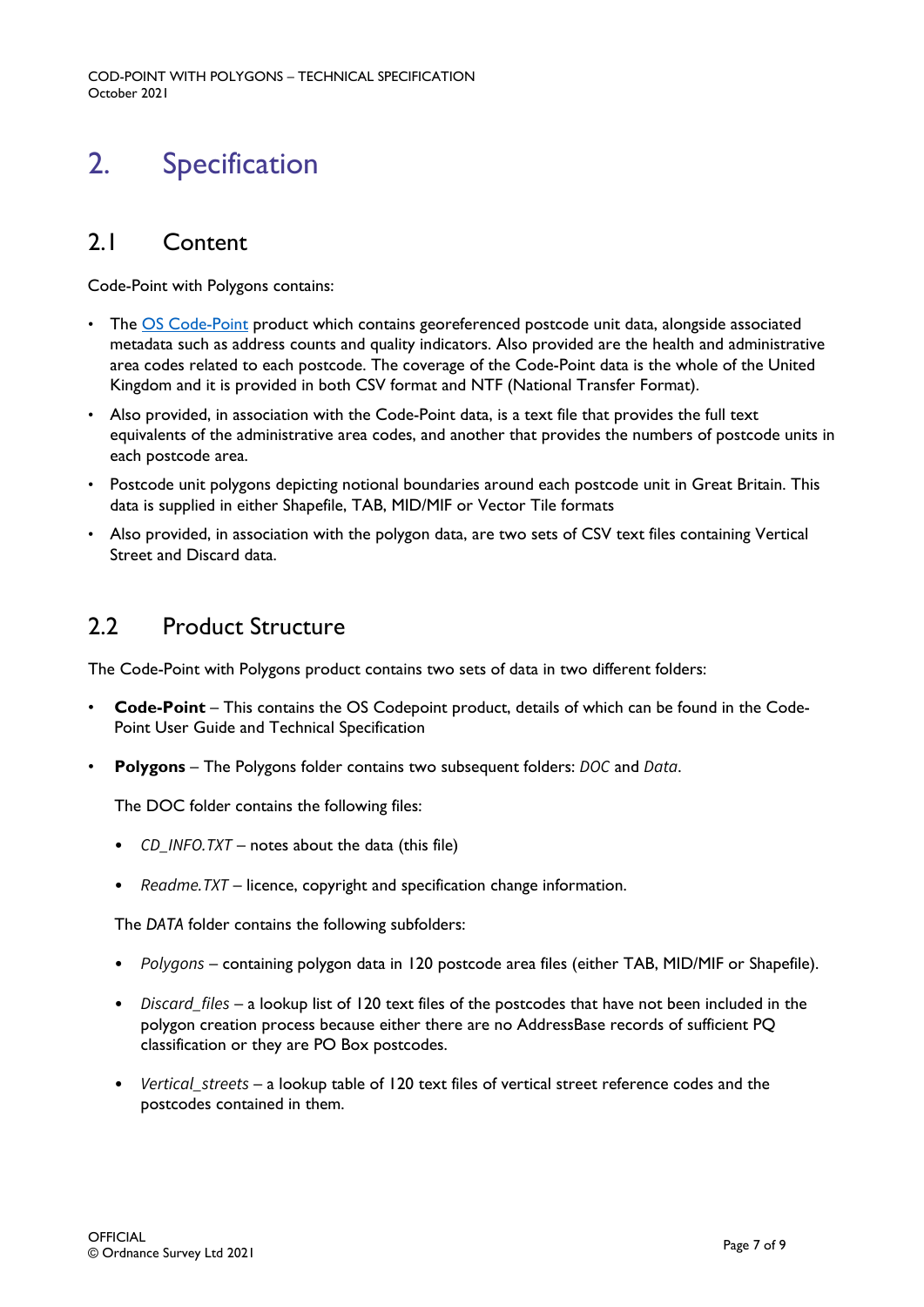## <span id="page-7-0"></span>2.3 Data Specification

#### <span id="page-7-1"></span>2.3.1 Polygons

The file contains polygon data in 120 postcode area files in the chosen format. Each polygon has three attributes.

The following table represents the structure of the data in Shapefile, TAB and MID/MIF format:

| <b>Field Name</b>  | Туре    | <b>Width</b> | <b>Description</b>                                    |
|--------------------|---------|--------------|-------------------------------------------------------|
| $FID$ <sup>*</sup> |         |              | Feature identifier added by the software              |
| Shape $*$          | Polygon |              | Feature geometry                                      |
| <b>POSTCODE</b>    | Char    | 8            | Full postcode from Code-Point                         |
| <b>UPP</b>         | Char    | 20           | Unique polygon identifier (including 4 leading zeros) |
| PC AREA            | Char    |              | The Postcode area e.g. SO                             |

*Example in TAB and MID/MIF:* "TA15 1PL",00004000000001389232","TA"

*Example of Shapefile* "0","Polygon","TA15 1PL",00004000000001389232","TA"

The Vector Tile format contains a single file with a national set of postcode polygons in vector tile format. The vector tiles schema is detailed in the table below. In the zoom levels columns within the table, the letter N indicates that the specified layer and attribute is not mapped within that zoom level, whereas the letter Y indicates that the specified layer and attribute is mapped within that zoom level.

|                  | <b>Zoom Levels</b> |   |    |   |    |              |              |
|------------------|--------------------|---|----|---|----|--------------|--------------|
| <b>Attribute</b> | $0 - 8$            | 9 | 10 | ш | 12 | 13           | 14           |
| Postcode         | N                  | N | N  | N | N  | $\checkmark$ |              |
| <b>UPP</b>       | N                  | N | N  | N | N  | $\checkmark$ | $\checkmark$ |
| PC_Area          | N                  | N | N  | N | N  |              |              |

#### <span id="page-7-2"></span>2.3.2 Vertical Street Lookup

*Vertical streets* is a list of polygons, identified by a serial number that is prefixed by the letter V, which contain more than one postcode. This situation can occur in, for example, blocks of flats where there is more than one postcode within a single building.

The Vertical Street lookup contains 120 postcode area text files of vertical street reference codes and the postcodes contained in them.

<span id="page-7-3"></span><sup>1</sup> \* Denotes presence in Shapefile format only.